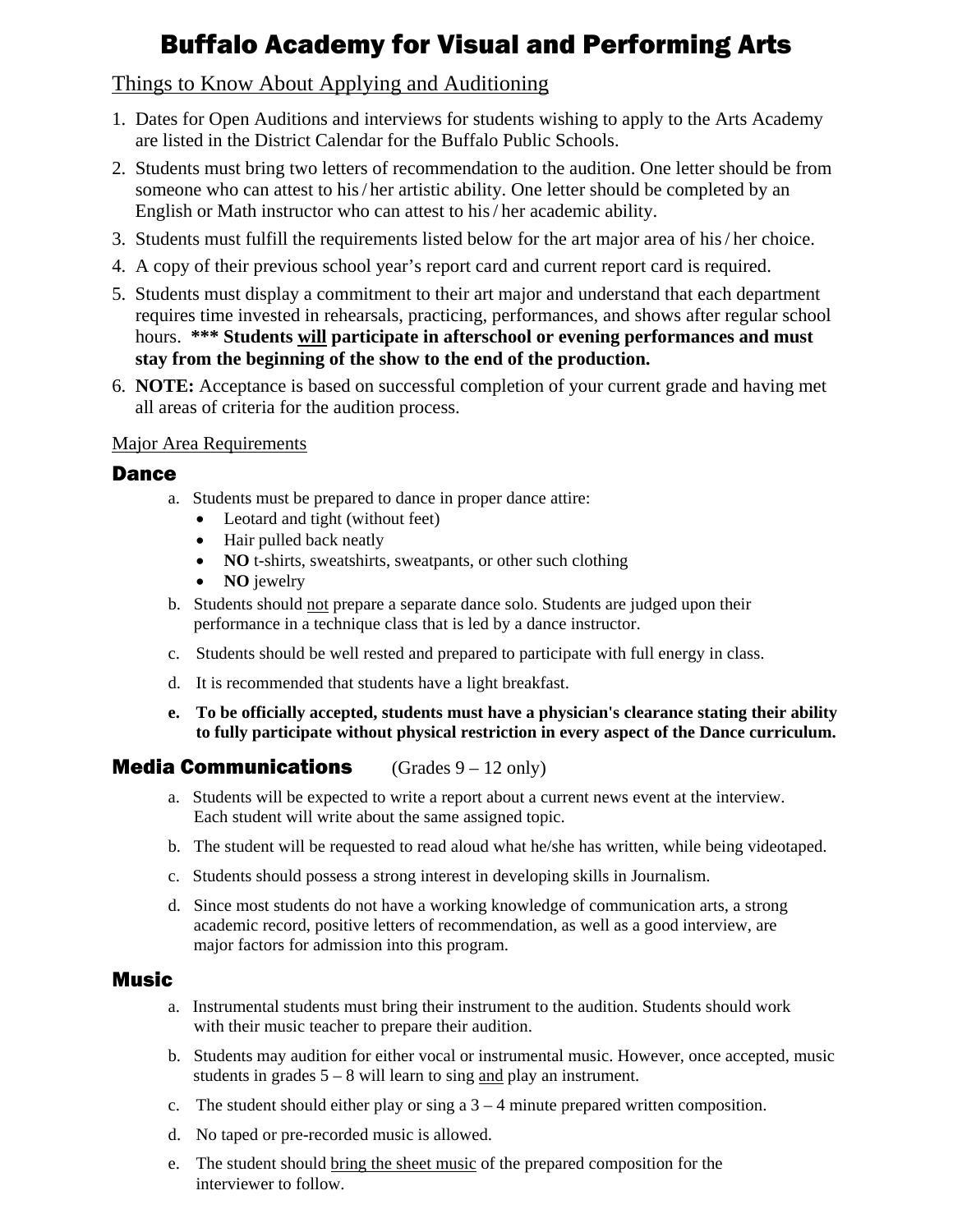### **Technical Theatre & Maintenance** ( I.E.P. Students only)

a. Students must write an essay, in advance, answering the questions below. The essay will be submitted at the audition/interview. It is preferable that the essay is typed, although it is not required. Be prepared to discuss your essay at the interview.

*Technical Theatre & Maintenance Essay* 

- Name:
- Age:
- Current Grade
- 1. Give the title of a play, a movie, or a live stage production that you have seen that stands out in your mind.
- 2. Describe in detail some of the scenery, props, or special effects that were used to make the performance realistic or memorable.
- 3. Discuss any personal hobbies or activities that you enjoy.
- 4. Write a description of something you have constructed or built. Include photographs if you have them.

## Theatre Arts

- a. Students must perform a memorized  $2 4$  minute monologue. A monologue is a long speech spoken by one character in a play and reveals thoughts and feelings. The monologue is chosen by the student and is memorized prior to the audition. Bookstores such as Barnes & Noble, Borders, Walden Books, as well as the Public Library are sources for monologues. Orator's speeches, essays, and poems are not allowed. At least one copy of the monologue must be brought to the audition.
- b. The monologue will be performed for two instructors and will not be delivered in front of a large audience.
- c. Costumes or props are not necessary or required.

## Visual Arts

 a. The student must bring a portfolio with a minimum of 10 works of art to the audition. Subjects such as cartoon characters, superheroes, and athletes should not be included. Works that are traced or copied from another picture will also not be accepted.

Suggestions for Portfolio Items:

- Object Drawings: Simple, descriptive works picturing household objects a cluttered table at the end of a meal, a floral arrangement, a lamp, etc.
- Portraits: A work in any medium (crayons, paint, pen, pencil, etc.) showing yourself, a friend, a pet, members of your family, or even a group of people.
- Imaginative Works: Any fantasy or dreamlike world in any medium. The idea should be original and not borrowed from anyone or anything.
- Abstract or Non-Objective Works: A work in any medium which is about art elements only, such as an exploration of lines and shapes, or colors and textures.
- Drawing from Life: A favorite spot at home, a view from the window (such as across the street), a backyard, rooftops, etc.
- $\bullet$  3 Dimensional Media: Weavings, ceramics (no molds), stitching, sculpture, and collage are highly encouraged.
- b. The student should be prepared to draw a still-life during the audition. Please bring a pencil.